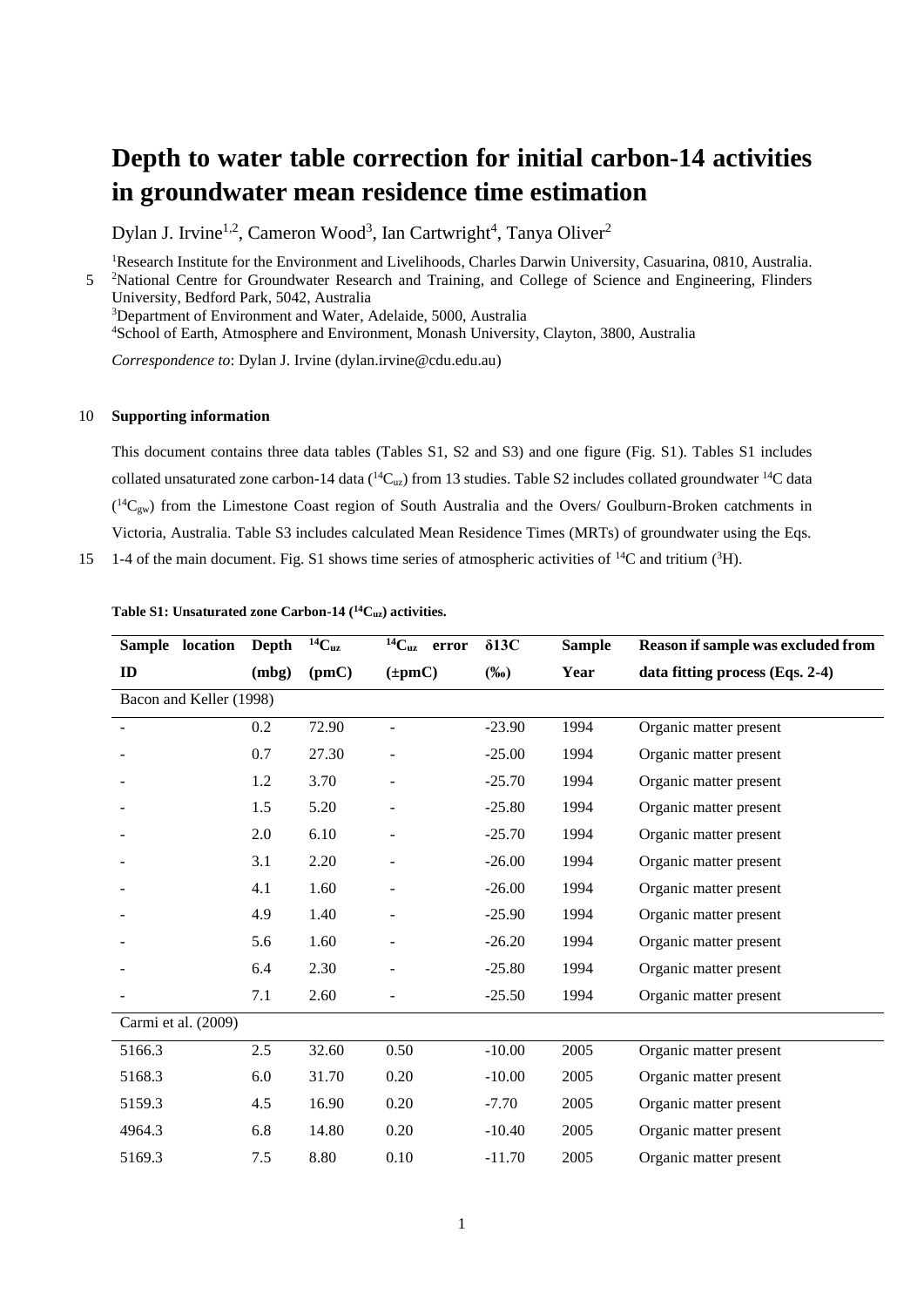| 4963                   | 10.5    | 6.60   | 0.10     | $-11.80$       | 2005 | Organic matter present |
|------------------------|---------|--------|----------|----------------|------|------------------------|
| 6028                   | 12.0    | 1.50   | 0.10     | $-11.50$       | 2005 | Organic matter present |
| 5144.3                 | 13.5    | 2.60   | 0.10     | $-10.40$       | 2005 | Organic matter present |
| Fritz et al. (1978)    |         |        |          |                |      |                        |
| Station 1              | 1.0     | 130.00 | 3.00     | $-21.00$       | 1975 | $\blacksquare$         |
| Station 1              | $1.0\,$ | 137.00 | 9.00     | $-21.00$       | 1975 |                        |
| Station 1              | 1.0     | 141.00 | 10.00    | $-21.00$       | 1975 |                        |
| Station 7              | 1.0     | 136.00 | 7.00     | $-23.40$       | 1975 |                        |
| Station 7              | 1.0     | 126.00 | 14.00    | $-23.40$       | 1975 |                        |
| Piezometer 19-17       | 7.3     | 142.00 | 8.00     | $-21.10$       | 1975 |                        |
| Gillon et al. (2009)   |         |        |          |                |      |                        |
| $FS-1$                 | 3.0     | 109.00 | 1.00     | $-25.50$       | 2004 | $\overline{a}$         |
| $FS-1$                 | 4.5     | 109.00 | 1.00     | $-25.00$       | 2004 |                        |
| $FS-1$                 | 3.0     | 110.00 | 1.00     | $-25.50$       | 2004 |                        |
| $FS-1$                 | 4.5     | 112.00 | 1.00     | $-25.00$       | 2004 |                        |
| $FS-2$                 | 1.2     | 111.00 | 1.00     | $-24.60$       | 2006 |                        |
| $\mathbf{A}\mathbf{S}$ | 0.8     | 90.00  | 1.00     | $-15.70$       | 2006 |                        |
| $\mathbf{A}\mathbf{S}$ | 4.8     | 95.00  | 1.00     | $-13.80$       | 2006 |                        |
| $\mathbf{A}\mathbf{S}$ | 7.8     | 85.00  | 1.00     | $-13.20$       | 2006 |                        |
| $\mathbf{A}\mathbf{S}$ | 10.8    | 83.00  | 1.00     | $-12.90$       | 2006 |                        |
| $\mathbf{A}\mathbf{S}$ | 15.8    | 80.00  | 1.00     | $-13.80$       | 2006 |                        |
| $\mathbf{A}\mathbf{S}$ | 2.3     | 84.00  | 1.00     | $-13.90$       | 2005 | -                      |
| $\mathbf{A}\mathbf{S}$ | 7.8     | 84.00  | 1.00     | $-13.80$       | 2005 |                        |
| $\mathbf{A}\mathbf{S}$ | 10.8    | 84.00  | 1.00     | $-13.80$       | 2005 |                        |
| $\mathbf{A}\mathbf{S}$ | 12.8    | 84.00  | 1.00     | $-13.40$       | 2005 |                        |
| $\mathbf{A}\mathbf{S}$ | 19.8    | 82.00  | $1.00\,$ | $-13.80$       | 2005 |                        |
| AS                     | 22.8    | 83.00  | 1.00     | $-14.20$       | 2005 |                        |
| $\mathbf{A}\mathbf{S}$ | $0.8\,$ | 106.00 | 1.00     | $-14.20$       | 2006 |                        |
| $\mathbf{A}\mathbf{S}$ | 2.3     | 99.00  | 1.00     | $-15.20$       | 2006 |                        |
| $\mathbf{A}\mathbf{S}$ | 4.8     | 95.00  | 1.00     | $-14.40$       | 2006 |                        |
| $\mathbf{A}\mathbf{S}$ | 7.8     | 78.00  | 1.00     | $-13.60$       | 2006 |                        |
| $\mathbf{A}\mathbf{S}$ | 10.8    | 77.00  | 1.00     | $-13.50$       | 2006 |                        |
| AS                     | 15.8    | 76.00  | 1.00     | $-15.20$       | 2006 |                        |
| $\mathbf{A}\mathbf{S}$ | 22.8    | 76.00  | 1.00     | $-13.00$       | 2006 |                        |
| Haas et al. (1983)     |         |        |          |                |      |                        |
| No. 4                  | 9.1     | 1.75   | ÷,       | $\overline{a}$ | 1979 | Organic matter present |
| No. 4                  | 9.1     | 1.43   |          |                | 1980 | Organic matter present |
| No. 4                  | 9.1     | 2.35   |          |                | 1980 | Organic matter present |
| No. 4                  | 9.1     | 2.72   |          |                | 1981 | Organic matter present |
| No. 4                  | 9.1     | 2.22   |          |                | 1981 | Organic matter present |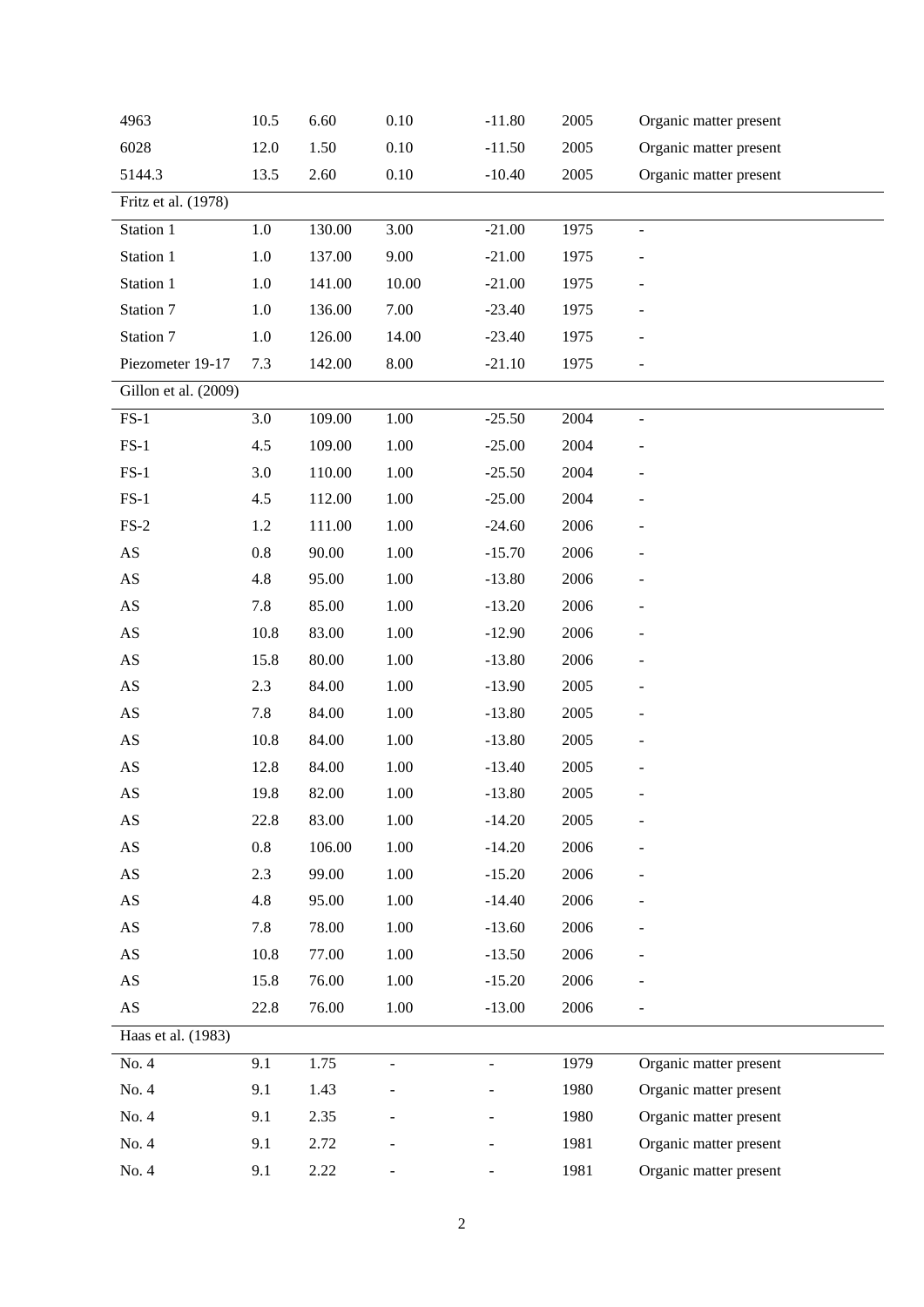| No. 4   | 9.1  | 1.81   | ÷ | 1981 | Organic matter present   |
|---------|------|--------|---|------|--------------------------|
| No. 4   | 12.8 | 2.09   |   | 1979 | Organic matter present   |
| No. 4   | 12.8 | 2.08   |   | 1980 | Organic matter present   |
| No. 4   | 12.8 | 2.32   |   | 1980 | Organic matter present   |
| No. 4   | 12.8 | 2.82   |   | 1981 | Organic matter present   |
| No. 4   | 12.8 | 2.40   |   | 1981 | Organic matter present   |
| No. 1   | 3.0  | 3.21   |   | 1981 | Organic matter present   |
| No. 1   | 3.0  | 2.99   |   | 1981 | Organic matter present   |
| No. 1   | 3.0  | 5.46   |   | 1981 | Organic matter present   |
| No. 1   | 5.2  | 6.03   |   | 1981 | Organic matter present   |
| No. 1   | 10.9 | 1.85   |   | 1980 | Organic matter present   |
| No. 1   | 10.9 | 1.81   |   | 1980 | Organic matter present   |
| No. 1   | 10.9 | 2.06   |   | 1981 | Organic matter present   |
| No. 1   | 10.9 | 1.57   |   | 1981 | Organic matter present   |
| No. 1   | 10.9 | 1.45   |   | 1981 | Organic matter present   |
| No. 6   | 3.0  | 114.16 |   | 1979 | $\overline{\phantom{0}}$ |
| No. 6   | 3.0  | 113.26 |   | 1980 |                          |
| No. 6   | 3.0  | 112.79 |   | 1980 |                          |
| No. 6   | 3.0  | 112.18 |   | 1981 |                          |
| No. 6   | 3.0  | 112.52 |   | 1981 |                          |
| No. 6   | 3.0  | 112.33 | - | 1981 |                          |
| No. 6   | 5.8  | 90.90  |   | 1979 |                          |
| No. 6   | 5.8  | 86.24  |   | 1980 |                          |
| No. 6   | 5.8  | 86.29  |   | 1980 |                          |
| No. 6   | 5.8  | 86.02  |   | 1981 |                          |
| No. 6   | 5.8  | 85.47  |   | 1981 | $\overline{\phantom{0}}$ |
| No. 6   | 5.8  | 86.84  |   | 1981 |                          |
| No. 6   | 8.5  | 51.16  |   | 1979 |                          |
| No. 6   | 8.5  | 53.07  |   | 1980 |                          |
| No. 6   | 8.5  | 51.28  |   | 1980 |                          |
| No. $6$ | 8.5  | 52.45  |   | 1981 |                          |
| No. 6   | 8.5  | 52.30  |   | 1981 |                          |
| No. 6   | 8.5  | 52.96  |   | 1981 |                          |
| No. 4   | 2.7  | 103.00 |   | 1979 |                          |
| No. 4   | 2.7  | 95.13  |   | 1980 |                          |
| No. 4   | 2.7  | 83.72  |   | 1980 |                          |
| No. 4   | 2.7  | 81.52  |   | 1981 |                          |
| No. 4   | 2.7  | 87.38  |   | 1981 |                          |
| No. 4   | 2.7  | 91.70  |   | 1981 |                          |
| No. 4   | 5.8  | 10.00  |   | 1979 | Organic matter present   |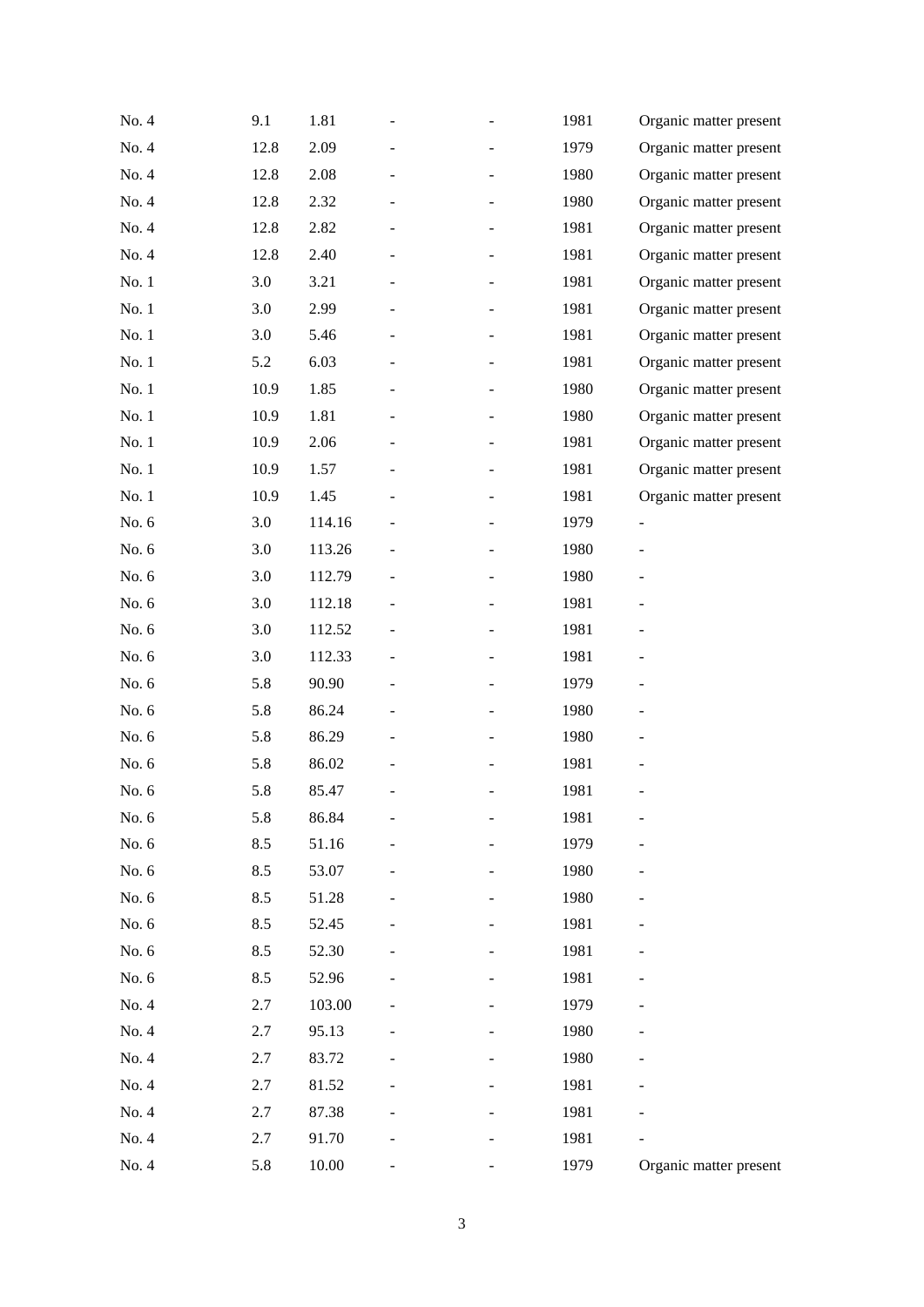| No. 4                      | 5.8  | 10.92  |                              |                | 1980 | Organic matter present           |
|----------------------------|------|--------|------------------------------|----------------|------|----------------------------------|
| No. 4                      | 5.8  | 8.79   |                              |                | 1980 | Organic matter present           |
| No. 4                      | 5.8  | 8.82   |                              |                | 1981 | Organic matter present           |
| No. 4                      | 5.8  | 9.29   |                              |                | 1981 | Organic matter present           |
| No. 4                      | 5.8  | 10.71  |                              |                | 1981 | Organic matter present           |
| No. 1                      | 13.7 | 20.35  |                              |                | 1980 | Organic matter present           |
| No. 1                      | 13.7 | 9.04   |                              |                | 1980 | Organic matter present           |
| No. 1                      | 13.7 | 3.65   |                              |                | 1981 | Organic matter present           |
| No. 1                      | 13.7 | 3.12   |                              |                | 1981 | Organic matter present           |
| Kukler (1969)              |      |        |                              |                |      |                                  |
| TA-52-22                   | 85.9 | 101.0  |                              | $-18.5$        | 1967 | Samples influenced by modern gas |
| TA-52-23                   | 24.6 | 115.0  |                              | $-17.9$        | 1967 | Samples influenced by modern gas |
| Leaney and Allison (1986)  |      |        |                              |                |      |                                  |
|                            | 5.0  | 84.86  |                              | $\blacksquare$ | 1984 | Deep rooted vegetation           |
|                            | 16.2 | 95.59  |                              |                | 1984 | Deep rooted vegetation           |
|                            | 24.1 | 95.63  |                              |                | 1984 | Deep rooted vegetation           |
|                            | 34.5 | 93.86  |                              |                | 1984 | Deep rooted vegetation           |
|                            | 15.1 | 94.41  |                              |                | 1984 | Deep rooted vegetation           |
|                            | 25.3 | 93.26  |                              |                | 1984 | Deep rooted vegetation           |
|                            | 34.2 | 90.15  |                              |                | 1984 | Deep rooted vegetation           |
|                            | 38.3 | 90.28  |                              |                | 1984 | Deep rooted vegetation           |
| Reardon et al. (1980)      |      |        |                              |                |      |                                  |
|                            | 5.0  | 110.00 |                              |                | 1980 | $\overline{a}$                   |
| Thornstenson et al. (1983) |      |        |                              |                |      |                                  |
| Lamb Site #5               | 5.8  | 113.1  |                              | $-20.6$        | 1979 | $\overline{a}$                   |
| Lamb Site #4               | 11.0 | 111.5  |                              | $-22.9$        | 1979 |                                  |
| Lamb Site #3               | 17.1 | 108.4  |                              | $-18.7$        | 1979 |                                  |
| Lamb Site #2               | 21.4 | 108.6  |                              | $-21.2$        | 1979 |                                  |
| Glenn Site #6              | 7.0  | 91.2   |                              | $-16.03$       | 1979 |                                  |
| Glenn Site #5              | 13.4 | 62.9   |                              | $-25.3$        | 1979 |                                  |
| Glenn Site #4              | 19.8 | 60.2   |                              | $-17.3$        | 1979 |                                  |
| Glenn Site #3              | 25.3 | 63.7   |                              | $-23.1$        | 1979 |                                  |
| Glenn Site #2              | 36.3 | 62.5   |                              | $-27.7$        | 1979 |                                  |
| Glenn Site #1              | 44.5 | 56.2   |                              | $-25.9$        | 1979 |                                  |
| Thornstenson et al. (1998) |      |        |                              |                |      |                                  |
|                            | 0.3  | 113.10 | $\qquad \qquad \blacksquare$ | $-17.45$       | 1992 | $\overline{\phantom{a}}$         |
|                            | 1.0  | 114.30 |                              | $-12.85$       | 1992 |                                  |
|                            | 2.1  | 108.60 |                              | $-18.54$       | 1992 |                                  |
|                            | 2.7  | 110.30 |                              | $-17.52$       | 1992 |                                  |
|                            | 8.2  | 98.70  |                              | $-15.75$       | 1992 |                                  |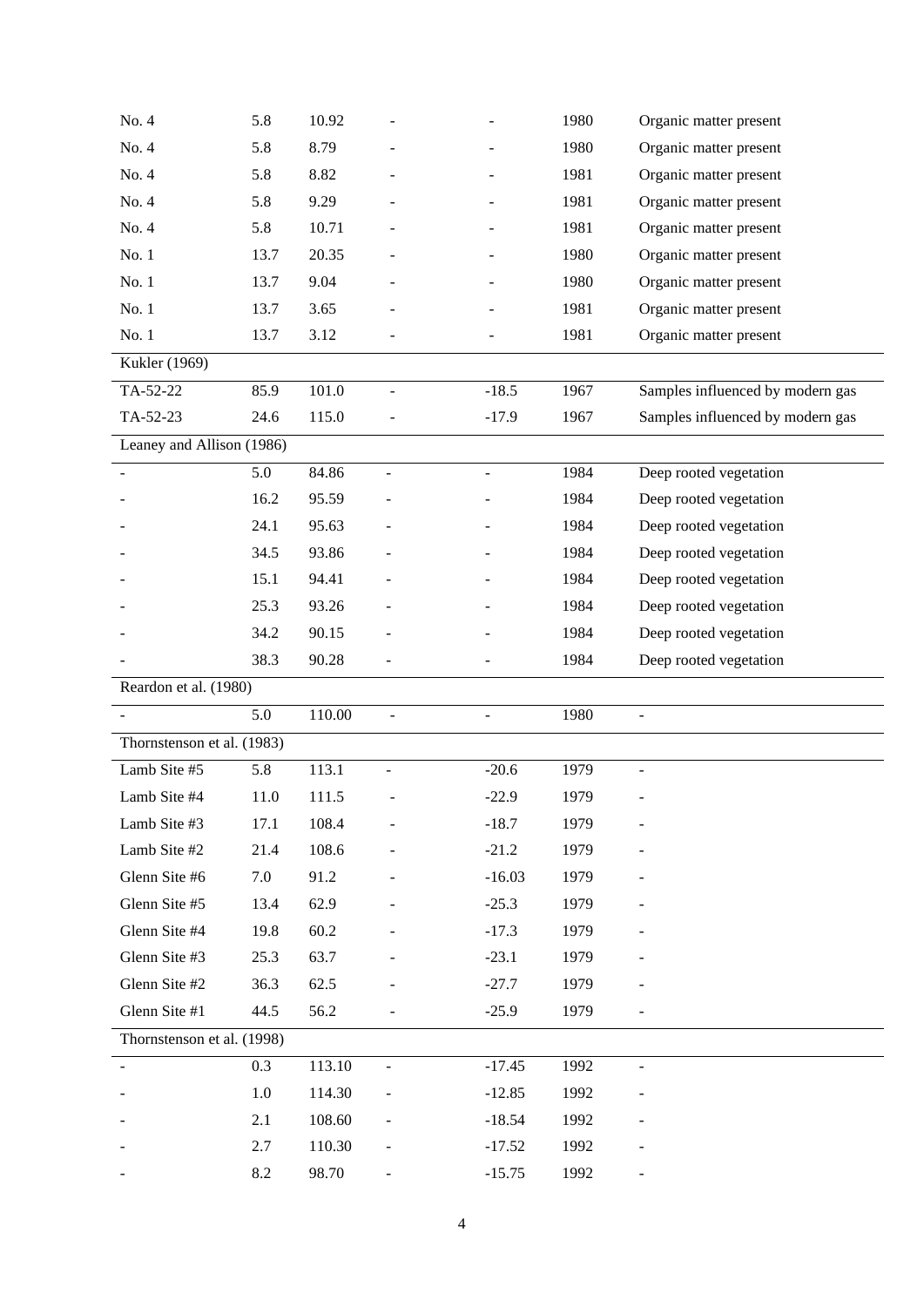| 10.1               | 95.20                    |                          | $-15.66$       | 1992 |                          |
|--------------------|--------------------------|--------------------------|----------------|------|--------------------------|
|                    |                          |                          |                |      |                          |
| 0.2                | 113.49                   | $\overline{\phantom{a}}$ | $\blacksquare$ | 1992 | $\blacksquare$           |
| $0.8\,$            | 115.19                   |                          |                | 1992 |                          |
| 1.8                | 109.22                   |                          |                | 1992 |                          |
| 2.3                | 110.92                   |                          |                | 1992 |                          |
| 7.6                | 99.27                    |                          |                | 1992 |                          |
| 9.9                | 98.41                    |                          |                | 1992 |                          |
| 9.6                | 95.57                    |                          |                | 1992 |                          |
| 11.7               | 88.47                    |                          |                | 1992 |                          |
| 17.8               | 76.81                    |                          |                | 1992 |                          |
| 27.5               | 54.35                    |                          |                | 1992 |                          |
| 56.4               | 28.15                    |                          |                | 1992 |                          |
| 92.4               | 16.70                    |                          |                | 1992 |                          |
| 104.2              | 17.52                    |                          |                | 1992 |                          |
| 104.4              | 21.49                    |                          |                | 1992 |                          |
| 106.9              | 20.07                    |                          |                | 1992 |                          |
|                    |                          |                          |                |      |                          |
| 5.0                | 105.26                   | 0.44                     | $-15.70$       | 2011 |                          |
| $\boldsymbol{8.0}$ | 106.84                   | 0.48                     | $-17.10$       | 2011 |                          |
| 11.0               | 104.26                   | 0.42                     | $-16.80$       | 2011 |                          |
| 16.0               | 94.61                    | 0.39                     | $-15.90$       | 2011 |                          |
| 21.0               | 80.30                    | 0.39                     | $-16.00$       | 2011 |                          |
| 26.0               | 72.63                    | 0.33                     | $-15.90$       | 2011 |                          |
| 5.0                | 107.39                   | 0.55                     | $-14.30$       | 2011 |                          |
| 8.0                | 107.95                   | 0.48                     | $-15.60$       | 2011 |                          |
| $11.0\,$           | 107.03                   | 0.42                     | $-15.20$       | 2011 | $\overline{a}$           |
| 16.0               | 92.91                    | 0.38                     | $-15.80$       | 2011 |                          |
| 21.0               | 79.14                    | 0.36                     | $-16.00$       | 2011 | $\overline{\phantom{m}}$ |
| 5.0                | 107.34                   | 0.53                     | $-15.10$       | 2011 |                          |
| $\ \, 8.0$         | 104.73                   |                          | $-14.80$       | 2011 |                          |
| 11.0               | 89.49                    | 0.38                     | $-13.90$       | 2011 |                          |
| 16.0               | 54.55                    | 0.28                     | $-14.20$       | 2011 |                          |
| 3.0                | 108.00                   | 0.44                     | $-15.40$       | 2012 |                          |
| 5.0                | 104.99                   | 0.37                     | $-15.10$       | 2012 |                          |
| 10.0               | 104.31                   | 0.33                     | $-16.80$       | 2012 | $\overline{\phantom{0}}$ |
| 12.0               | 101.32                   | 0.31                     | $-16.60$       | 2012 |                          |
| 15.0               | 95.38                    | 0.36                     | $-16.60$       | 2012 | $\overline{\phantom{0}}$ |
| 18.0               | 86.20                    | 0.32                     | $-15.10$       | 2012 |                          |
|                    |                          |                          |                |      |                          |
|                    | Walvoord et al. $(2005)$ |                          |                |      |                          |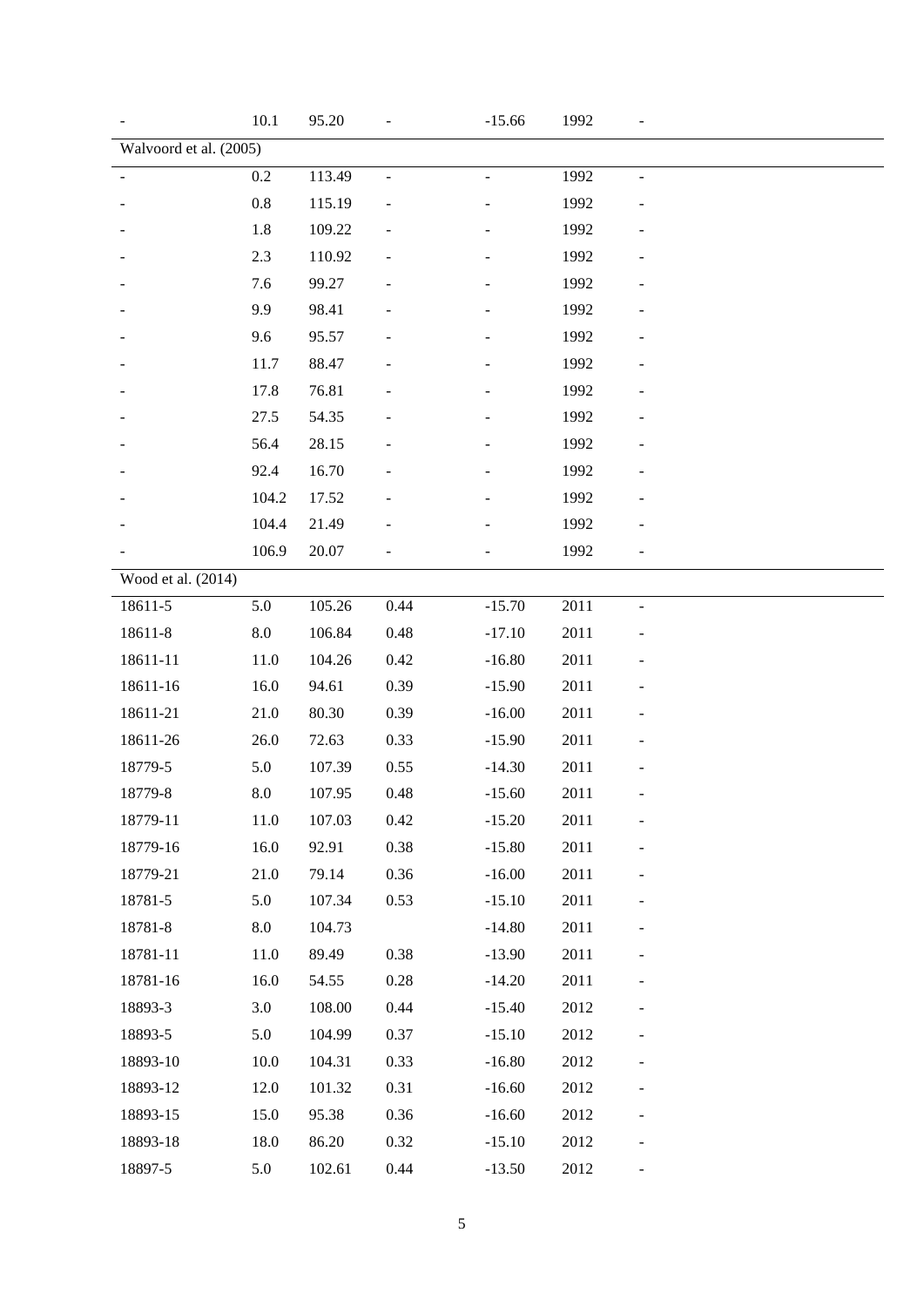| 18897-6            | 6.0   | 108.69 | 0.35 | $-15.10$ | 2012 | $\overline{\phantom{0}}$         |
|--------------------|-------|--------|------|----------|------|----------------------------------|
| 18897-7            | 7.0   | 107.05 | 0.40 | $-14.70$ | 2012 | $\qquad \qquad -$                |
| 18897-8            | 8.0   | 106.42 | 0.36 | $-14.30$ | 2012 |                                  |
| Yang et al. (1985) |       |        |      |          |      |                                  |
| 1                  | 12.8  | 120.55 | 0.66 | $-25.68$ | 1984 | Samples influenced by modern gas |
| $\overline{2}$     | 20.3  | 67.42  | 0.87 | $-14.58$ | 1984 | Samples influenced by modern gas |
| 3                  | 28.3  | 62.57  | 1.95 | $-11.70$ | 1984 | Samples influenced by modern gas |
| 3                  | 28.3  | 79.96  | 1.45 | $-17.68$ | 1985 | Samples influenced by modern gas |
| $\overline{4}$     | 39.9  | 77.37  | 1.52 | $-19.96$ | 1984 | Samples influenced by modern gas |
| 4                  | 39.9  | 87.57  | 1.08 | $-20.79$ | 1985 | Samples influenced by modern gas |
| 5                  | 61.3  | 77.35  | 0.79 | $-15.68$ | 1984 | Samples influenced by modern gas |
| 5                  | 61.3  | 72.15  | 0.88 | $-17.87$ | 1985 | Samples influenced by modern gas |
| 6                  | 81.1  | 77.24  | 1.48 | $-15.27$ | 1984 | Samples influenced by modern gas |
| 7                  | 106.1 | 76.98  | 0.90 | $-14.79$ | 1984 | Samples influenced by modern gas |
| 7                  | 106.1 | 72.88  | 0.74 | $-16.59$ | 1985 | Samples influenced by modern gas |
| 8                  | 128.3 | 74.62  | 0.67 | $-15.18$ | 1984 | Samples influenced by modern gas |

**Table S2: Groundwater chemistry data from the Limestone Coast and the Ovens/ Goulburn-Broken catchments. Sample ID is used as the** *y***-axis on Fig. 4 in the main document. Well ID numbers from original publications.**

| Sample<br>ID           | Well ID    | Sample<br>year | Longitude | Latitude  | Depth<br>to<br>water<br>(mbg) | Sample<br>depth<br>(mbg) | ${}^{14}C_{\rm gw}$<br>(pmc) | 3H<br>(TU)               |
|------------------------|------------|----------------|-----------|-----------|-------------------------------|--------------------------|------------------------------|--------------------------|
| <b>Limestone Coast</b> |            |                |           |           |                               |                          |                              |                          |
| $\boldsymbol{0}$       | 6923-3682  | 1989           | 140.487   | $-37.068$ | 1.6                           | 25.0                     | 54.4                         |                          |
| 1                      | 7021-1043  | 2009           | 140.791   | $-38.026$ | 0.5                           |                          | 66.1                         |                          |
| $\overline{2}$         | 7022-128   | 2012           | 140.931   | $-37.848$ | 27.8                          | 24.4                     | 62.4                         | ۰                        |
| 3                      | 7022-139   | 2012           | 140.922   | $-37.896$ | 26.4                          | 25.8                     | 48.8                         | ÷.                       |
| $\overline{4}$         | 7022-837   | 1988-1990      | 140.882   | $-37.771$ | 5.4                           | 8.9                      | 27.0                         | ۰                        |
| 5                      | 7022-1042  | 1988-1990      | 140.941   | $-37.552$ | 2.0                           | 6.2                      | 78.2                         | ۰                        |
| 6                      | 7022-1094  | 1988-1990      | 140.839   | $-37.585$ | 7.2                           | 9.5                      | 77.1                         | ۰                        |
| $\tau$                 | 7022-1863  | 1988-1990      | 140.816   | $-37.546$ | 12.2                          | 22.0                     | 62.5                         |                          |
| 8                      | 7022-8517  | 2000           | 140.858   | $-37.604$ | 6.1                           | 22.6                     | 14.1                         |                          |
| 9                      | 7022-8518  | 2000           | 140.858   | $-37.604$ | 5.3                           | 15.8                     | 19.3                         |                          |
| 10                     | 7022-8519  | 36678          | 140.858   | $-37.604$ | 6.0                           | 10.0                     | 59.2                         |                          |
| 11                     | 7022-8520  | 2000           | 140.858   | $-37.604$ | 6.0                           | 5.3                      | 83.0                         |                          |
| 12                     | 7022-8522  | 2000           | 140.944   | $-37.551$ | 8.5                           | 37.0                     | 48.8                         | ۰                        |
| 13                     | 7022-8523  | 2000           | 140.944   | $-37.551$ | 10.1                          | 29.0                     | 56.8                         | ÷.                       |
| 14                     | 7022-8524  | 2000           | 140.944   | $-37.551$ | 10.0                          | 18.5                     | 64.7                         | $\overline{\phantom{0}}$ |
| 15                     | 7022-8525  | 2000           | 140.944   | $-37.551$ | 8.0                           | 7.5                      | 72.8                         |                          |
| 16                     | 7022-10572 | 2012           | 140.931   | $-37.842$ | 27.5                          | 83.5                     | 13.4                         |                          |
| 17                     | 7022-10573 | 2012           | 140.931   | $-37.833$ | 18.5                          | 76.0                     | 69.6                         | ÷.                       |
| 18                     | 7022-10574 | 2012           | 140.934   | $-37.822$ | 10.3                          | 56.3                     | 77.3                         |                          |
| 19                     | 7022-10687 | 2012           | 140.929   | $-37.859$ | 26.9                          | 140.0                    | 6.7                          | ۰                        |
| 20                     | 7022-10688 | 2012           | 140.928   | $-37.861$ | 25.8                          | 37.0                     | 5.2                          |                          |
| 21                     | 7022-10776 | 1905           | 140.883   | $-37.545$ | 5.6                           | 44.0                     | 84.7                         |                          |
| 22                     | 7022-10778 | 1905           | 140.858   | $-37.603$ | 25.7                          | 63.5                     | 57.2                         |                          |
| 23                     | 7022-10781 | 2011           | 140.942   | $-37.549$ | 22.7                          | 60.5                     | 44.5                         |                          |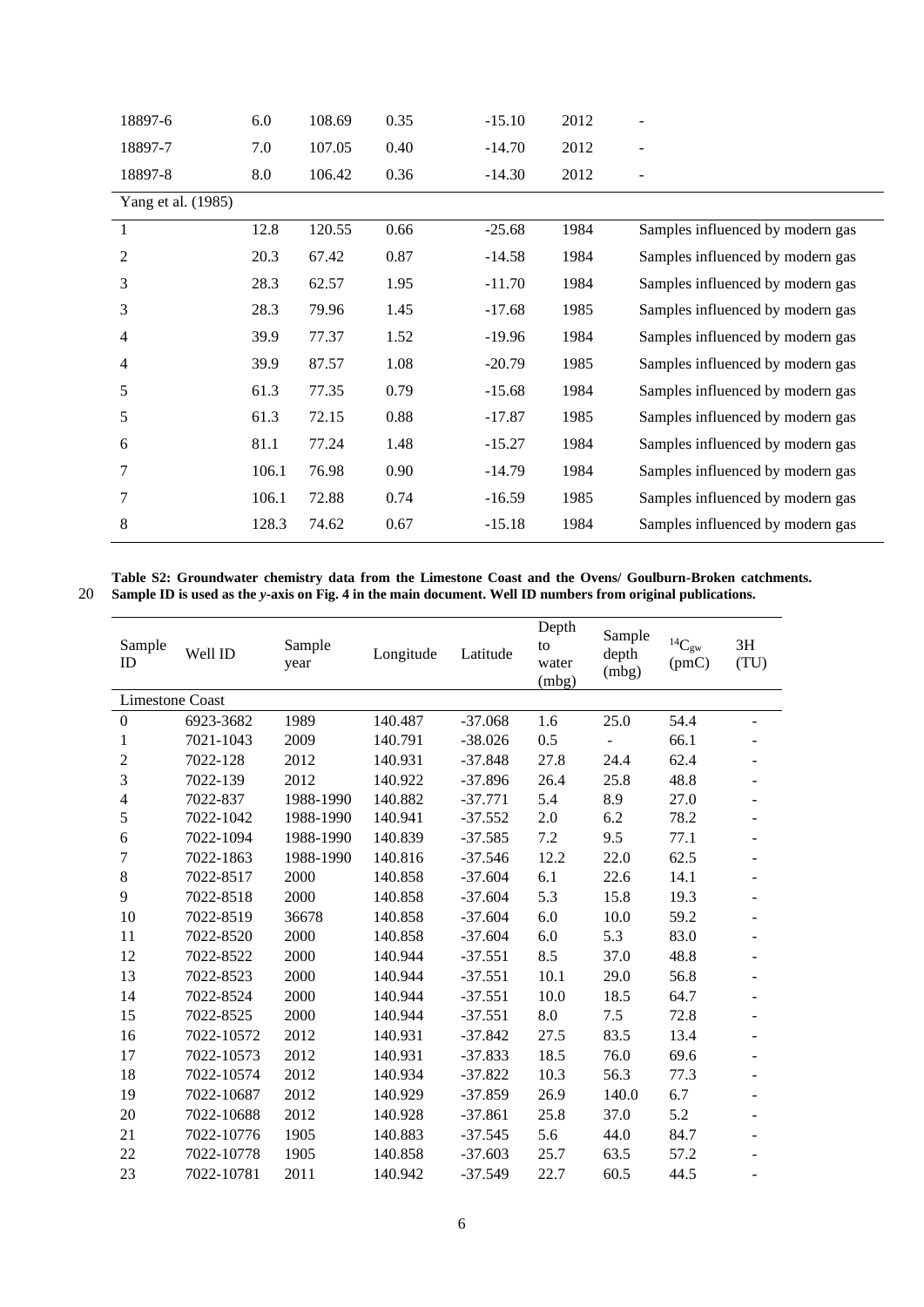| 24       | 7023-5280              | 2012                   | 140.841            | $-37.367$              | 6.5        | 62.5         | 9.7          |                              |
|----------|------------------------|------------------------|--------------------|------------------------|------------|--------------|--------------|------------------------------|
| 25       | 7023-7133              | 2012                   | 140.942            | $-37.269$              | 7.2        | 15.0         | 64.5         |                              |
| 26       | 7023-7134              | 2012                   | 140.962            | $-37.257$              | 17.5       | 45.5         | 68.5         |                              |
| 27       | 7023-7135              | 2012                   | 140.929            | $-37.284$              | 6.6        | 40.0         | 44.3         | $\overline{\phantom{0}}$     |
| 28       | 7024-2960              | 1989                   | 140.923            | $-36.871$              | 10.6       | 15.0         | 63.6         |                              |
| 29       | 7024-5457              | 2003                   | 140.585            | $-36.642$              | 5.3        | 10.5         | 82.9         | $\qquad \qquad \blacksquare$ |
| 30       | 7024-5458              | 2003                   | 140.592            | $-36.655$              | 5.8        | 12.3         | 71.0         |                              |
| 31       | 7024-5459              | 2005                   | 140.565            | $-36.668$              | 12.4       | 41.0         | 36.5         | $\frac{1}{2}$                |
| 32       | 7024-5460              | 2005                   | 140.579            | $-36.661$              | 15.3       | 44.5         | 11.8         |                              |
| 33       | 7024-5462              | 2005                   | 140.542            | $-36.650$              | 22.5       | 19.7         | 54.1         | $\overline{\phantom{0}}$     |
| 34       | 7024-5463              | 2005                   | 140.578            | $-36.661$              | 14.7       | 47.0         | 5.2          |                              |
| 35       | 7024-5464              | 2005                   | 140.579            | $-36.661$              | 15.6       | 18.0         | 70.1         | $\qquad \qquad \blacksquare$ |
| 36       | 7024-5465              | 2005                   | 140.579            | $-36.661$              | 15.6       | 21.5         | 61.4         |                              |
| 37       | 7024-5466              | 2005                   | 140.579            | $-36.661$              | 16.2       | 32.3         | 43.3         |                              |
| 38       | 7024-5468              | 2005                   | 140.559            | $-36.671$              | 11.4       | 15.3         | 55.5         |                              |
| 39       | 7024-5470              | 2005                   | 140.561            | $-36.640$              | 7.5        | 26.0         | 73.8         |                              |
| 40       | 7024-5471              | 2005                   | 140.576            | $-36.642$              | $7.5\,$    | 12.1         | 73.5         |                              |
| 41       | 7025-865               | 2015                   | 140.663            | $-36.303$              | 16.5       | 32.7         | 67.6         | ÷,                           |
| 42       | 7025-868               | 2015                   | 140.655            | $-36.300$              | 10.7       | 32.0         | 60.8         |                              |
| 43       | 7025-2615              | 2015                   | 140.661            | $-36.299$              | 9.4        | 21.2         | 62.0         | $\qquad \qquad \blacksquare$ |
| 44       | 7025-3222              | 2015                   | 140.658            | $-36.299$              | 11.5       | 32.5         | 61.0         | $\qquad \qquad \blacksquare$ |
| 45       | 7025-3875              | 2015                   | 140.668            | $-36.298$              | 16.7       | 28.0         | 46.1         | $\overline{\phantom{0}}$     |
| 46       | 7025-3876              | 2015                   | 140.663            | $-36.302$              | 15.5       | 31.0         | 55.6         |                              |
| 47       | 7025-3877              | 2015                   | 140.663            | $-36.302$              | 15.4       | 31.0         | 49.2         | $\frac{1}{2}$                |
| 48       | 7025-4030              | 2015                   | 140.663            | $-36.307$              | 16.1       | 28.0         | 56.9         |                              |
| 49       | 7025-4031              | 2015                   | 140.663            | $-36.291$              | 15.4       | 28.0         | 61.1         |                              |
| 50       | 7026-113               | 1998                   | 140.796            | $-35.817$              | 68.8       | 100.2        | 3.6          |                              |
|          |                        |                        |                    |                        |            |              |              |                              |
|          |                        |                        |                    |                        |            |              |              |                              |
|          | Ovens/ Goulburn-Broken |                        |                    |                        |            |              |              |                              |
| 51       | 51743                  | 2009                   | 146.992            | $-36.726$              | 1.36       | 8.0          | 92.81        | 1.27                         |
| 52       | 51744                  | 2009                   | 146.988            | $-36.732$              | 2.5        | 9.0          | 99.9         | 3.62                         |
| 53       | 51737                  | 2009                   | 146.983            | $-36.725$              | 5.25       | 39.0         | 88.6         | 1.21                         |
| 54       | 51738                  | 2009                   | 146.982            | $-36.727$              | $-0.07$    | 60.5         | 73.9         | 0.84                         |
| 55       | 51735                  | 2009                   | 146.982            | $-36.728$              | 5.69       | 36.0         | 99.0         | 1.39                         |
| 56       | 51736                  | 2009                   | 146.982            | $-36.728$              | 4.99       | 23.0         | 105.5        | 1.81                         |
| 57       | 109462                 | 2009                   | 146.976            | $-36.728$              | 3.6        | 48.0         | 94.1         | 1.42                         |
| 58       | 88274                  | 2009                   | 146.924            | $-36.703$              | $1.4\,$    | 44.0         | 77.0         | 0.07                         |
| 59       | 48069                  | 2009                   | 146.864            | $-36.643$              | 2.03       | 6.5          | 76.1         | 1.70                         |
| 60       | 48068                  | 2009                   | 146.862            | $-36.644$              | 3.04       | 10.0         | 106.6        | 2.34                         |
| 61       | 48067                  | 2009                   | 146.860            | $-36.644$              | 2.73       | 12.0         | 104.2        | 2.69                         |
| 62       | 48066                  | 2009                   | 146.859            | $-36.645$              | 3.96       | 12.0         | 100.8        | 2.29                         |
| 63       | 83232                  | 2009                   | 146.719            | $-36.566$              | 3.23       | 9.0          | 101.8        | 1.82                         |
| 64       | 83231                  | 2009                   | 146.717            | $-36.568$              | 3.7        | 11.0         | 96.5         | 2.13                         |
| 65       | 83229                  | 2009                   | 146.716            | $-36.569$              | 3.08       | 11.0         | 100.4        | 2.25                         |
| 66       | 83230                  | 2009                   | 146.716            | $-36.569$              | 3.3        | 11.0         | 99.8         | 2.62                         |
| 67       | 50788                  | 2009                   | 146.330            | $-36.298$              | 14.75      | 66.0         | 30.3         | 0.16                         |
| 68       | 50789                  | 2009                   | 146.325            | $-36.303$              | 14.25      | 24.0         | 88.8         | 0.04                         |
| 69       | 11326                  | 2009                   | 146.309            | $-36.206$              | 12.83      | 23.7         | 93.9         | 0.30                         |
| 70       | 302296                 | 2009                   | 146.356            | $-36.151$              | 11.99      | 73.8         | 75.3         | 0.02                         |
| 71       | 11323                  | 2009                   | 146.356            | $-36.151$              | 11.65      | 17.4         | 91.2         | 0.94                         |
| 72       | 11306                  | 2009                   | 146.251            | $-36.191$              | 3.89       | 15.8         | 103.3        | 0.26                         |
| 73       | 11311                  | 2009                   | 146.192            | $-36.092$              | 3.01       | 16.2         | 97.2         | 0.60                         |
| 74       | 11310                  | 2009                   | 146.189            | $-36.092$              | 9.45       | 13.9         | 95.9         | 0.49                         |
| 75<br>76 | 117<br>119             | 1985-1994<br>1987-2004 | 145.663<br>145.680 | $-36.540$<br>$-36.540$ | 4.1<br>7.9 | 50.0<br>53.0 | 49.4<br>75.5 | 0.43<br>0.79                 |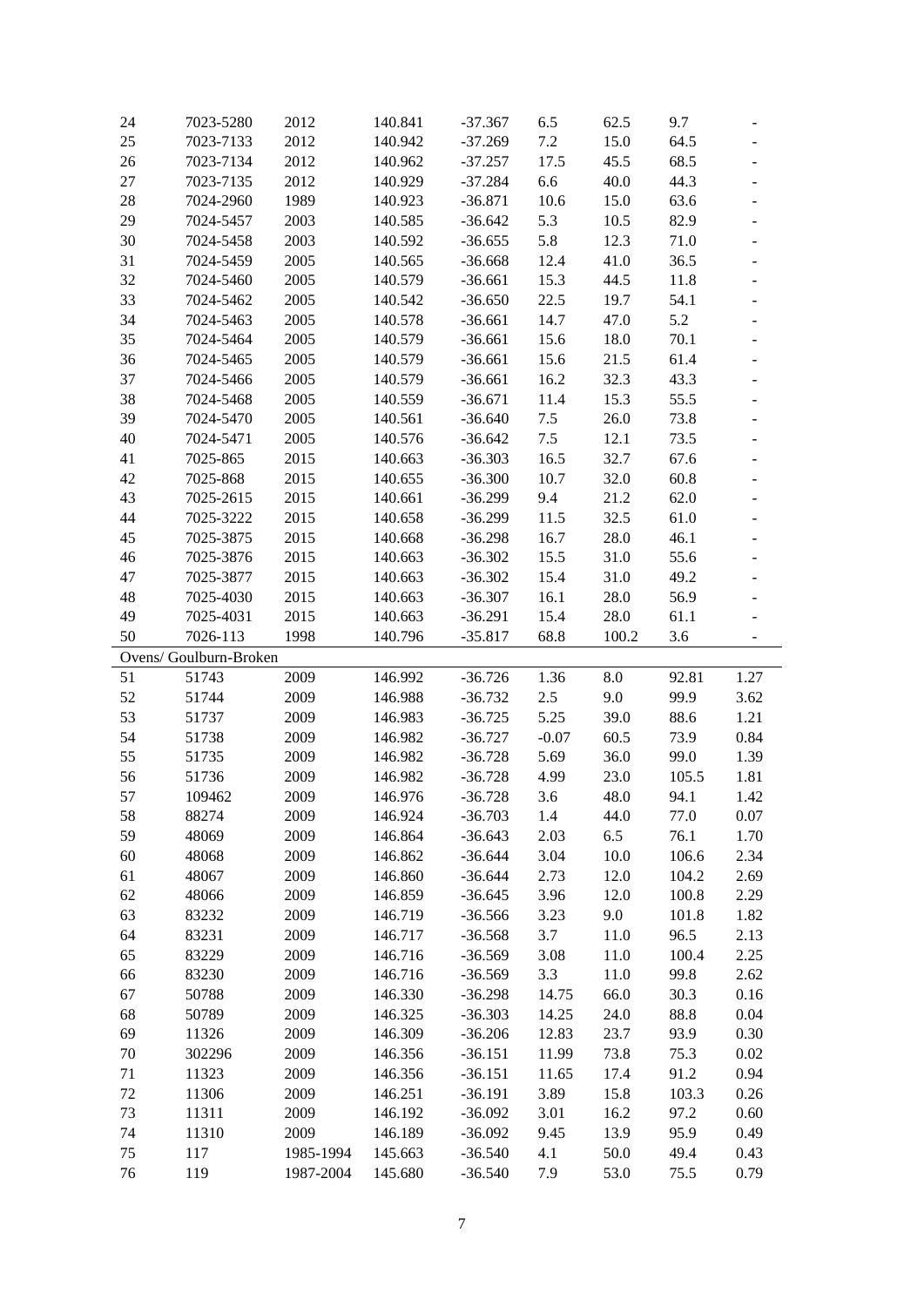| 77       | 120        | 1987-2004              | 145.676            | $-36.523$              | 11.4        | 76.0         | 41.6         | 1.45         |
|----------|------------|------------------------|--------------------|------------------------|-------------|--------------|--------------|--------------|
| 78       | 121        | 1987-2004              | 145.630            | $-36.477$              | 4.0         | 76.0         | 5.2          | 0.47         |
| 79       | 124        | 1987-2004              | 145.666            | $-36.485$              | 27.2        | 81.5         | 65.6         | 0.40         |
| $80\,$   | 125        | 1987-2004              | 145.680            | $-36.487$              | 41.3        | 78.0         | 17.7         | 0.63         |
| 81       | 130        | 1987-2004              | 145.636            | $-36.498$              | 25.7        | 94.5         | 74.5         | 0.74         |
| 82       | 132        | 1987-2004              | 145.630            | $-36.520$              | 2.3         | 76.0         | 43.2         | 0.95         |
| 83<br>84 | 133<br>143 | 1987-2004<br>1987-2004 | 145.612<br>145.651 | $-36.539$<br>$-36.466$ | 12.5<br>3.6 | 76.0<br>61.0 | 41.0<br>28.0 | 0.75<br>0.61 |
| 85       | 8113       | 1980-2004              | 145.630            | $-36.557$              | 2.6         | 19.7         | 51.6         | 0.24         |
| 86       | 8121       | 1980-2004              | 145.594            | $-36.489$              | 3.2         | 16.6         | 97.9         | 2.44         |
| 87       | 8124       | 1980-2004              | 145.705            | $-36.459$              | 2.0         | 13.0         | 47.1         | 0.93         |
| 88       | 8127       | 1980-2004              | 145.711            | $-36.447$              | 2.8         | 19.7         | 54.1         | 0.48         |
| 89       | 8130       | 1980-2004              | 145.711            | $-36.436$              | 3.1         | 16.6         | 65.9         | 0.28         |
| 90       | 8142       | 1983-2004              | 145.649            | $-36.489$              | 13.0        | 19.8         | 85.9         | 1.55         |
| 91       | 8143       | 1983-2004              | 145.648            | $-36.484$              | 8.2         | 18.1         | 83.6         | 0.98         |
| 92       | 8145       | 1983-2004              | 145.634            | $-36.485$              | 3.2         | 20.3         | 86.3         | 0.62         |
| 93       | 8126*      | 1980-2004              | 145.705            | $-36.459$              | $0.4\,$     | 3.1          | 100.1        | 1.70         |
| 94       | 8131*      | 1980-2004              | 145.712            | $-36.436$              | 3.3         | 4.9          | 94.7         | 1.01         |
| 95       | 8135*      | 1983-2004              | 145.627            | $-36.565$              | 7.5         | 7.3          | 103.2        | 1.90         |
| 96       | 8144*      | 1983-2004              | 145.648            | $-36.484$              | 8.2         | 11.0         | 92.4         | 0.52         |
| 97       | 153        | 1984-2004              | 145.933            | $-36.674$              | 2.1         | 100.0        | 77.5         | 0.67         |
| 98       | 155        | 1984-2004              | 145.937            | $-36.675$              | 4.2         | 30.0         | 91.3         | 3.34         |
| 99       | 8402       | 1982-2005              | 145.933            | $-36.674$              | 4.7         | 15.4         | 88.3         | 2.53         |
| 100      | 8403       | 1982-2005              | 145.933            | $-36.676$              | 2.9         | 19.4         | 84.3         | 1.56         |
| 101      | 8416       | 1982-2005              | 145.924            | $-36.663$              | 3.0         | 15.8         | 97.5         | 1.63         |
| 102      | 8420       | 1982-2005              | 145.932            | $-36.681$              | 2.3         | 18.0         | 99.2         | $0.80\,$     |
| 103      | 8404*      | 1982-2005              | 145.933            | $-36.676$              | 3.2         | 7.5          | 96.4         | 1.46         |
| 104      | 8412*      | 1982-2005              | 145.931            | $-36.662$              | 1.5         | 5.1          | 105.1        | 1.80         |
| 105      | 8415*      | 1982-2005              | 145.932            | $-36.664$              | 8.2         | 6.1          | 102.9        | 1.94         |
| 106      | 8421*      | 1983-2005              | 145.932            | $-36.681$              | 1.5         | 5.3          | 97.9         | 1.89         |
| 107      | 11203*     | 1989-1998              | 146.523            | $-36.395$              | $3.2\,$     | 9.3          | 94.5         | 2.09         |
| 108      | 11205*     | 1989-1998              | 146.525            | $-36.398$              | 2.2         | 2.9          | 90.3         | 0.81         |
| 109      | 11206      | 1989-1999              | 146.526            | $-36.400$              | 2.4         | 9.5          | 94.5         | 1.69         |
| 110      | 11207      | 1989-2000              | 146.526            | $-36.403$              | 8.5         | 17.7         | 93.4         | 1.02         |
| 111      | 11451      | 1999-2000              | 146.526            | $-36.378$              | 2.3         | 11.0         | 61.5         | 0.14         |
| 112      | 11452      | 1999-2000              | 146.526            | $-36.378$              | 0.3         | 12.9         | 92.5         | 3.31         |

**Table S3: Calculated MRTs using Eqs. 2-4. MRTs calculated from <sup>14</sup>C are typically rounded to the nearest 5 to 100 years (e.g., Fontes and Garnier, 1979; Plummer and Sprinkle, 2001; Carmi et al., 2009). Here the MRTs are rounded to the nearest 10 years. Well ID numbers from original publications.**

| Sample<br>ID    | Well ID   | Depth<br>to<br>Water (mbg) | ${}^{14}C_{\rm gw}$<br>(pmc) | Uncorrected<br>MRT(y) | DTW-<br>corrected<br>MRT, lower<br>$(y)$ (Eq. 4) | DTW-<br>corrected.<br>MRT,<br>best<br>$(y)$ (Eq. 2) | DTW-<br>corrected<br>MRT, upper<br>$(y)$ (Eq. 3) |
|-----------------|-----------|----------------------------|------------------------------|-----------------------|--------------------------------------------------|-----------------------------------------------------|--------------------------------------------------|
| Limestone Coast |           |                            |                              |                       |                                                  |                                                     |                                                  |
| $\theta$        | 6923-3682 | 1.6                        | 54.4                         | 5030                  | 3230                                             | 5180                                                | 7200                                             |
|                 | 7021-1043 | 0.5                        | 66.1                         | 3420                  | 1770                                             | 3730                                                | 5740                                             |
| 2               | 7022-128  | 27.8                       | 62.4                         | 3900                  | 500                                              | 500                                                 | 2460                                             |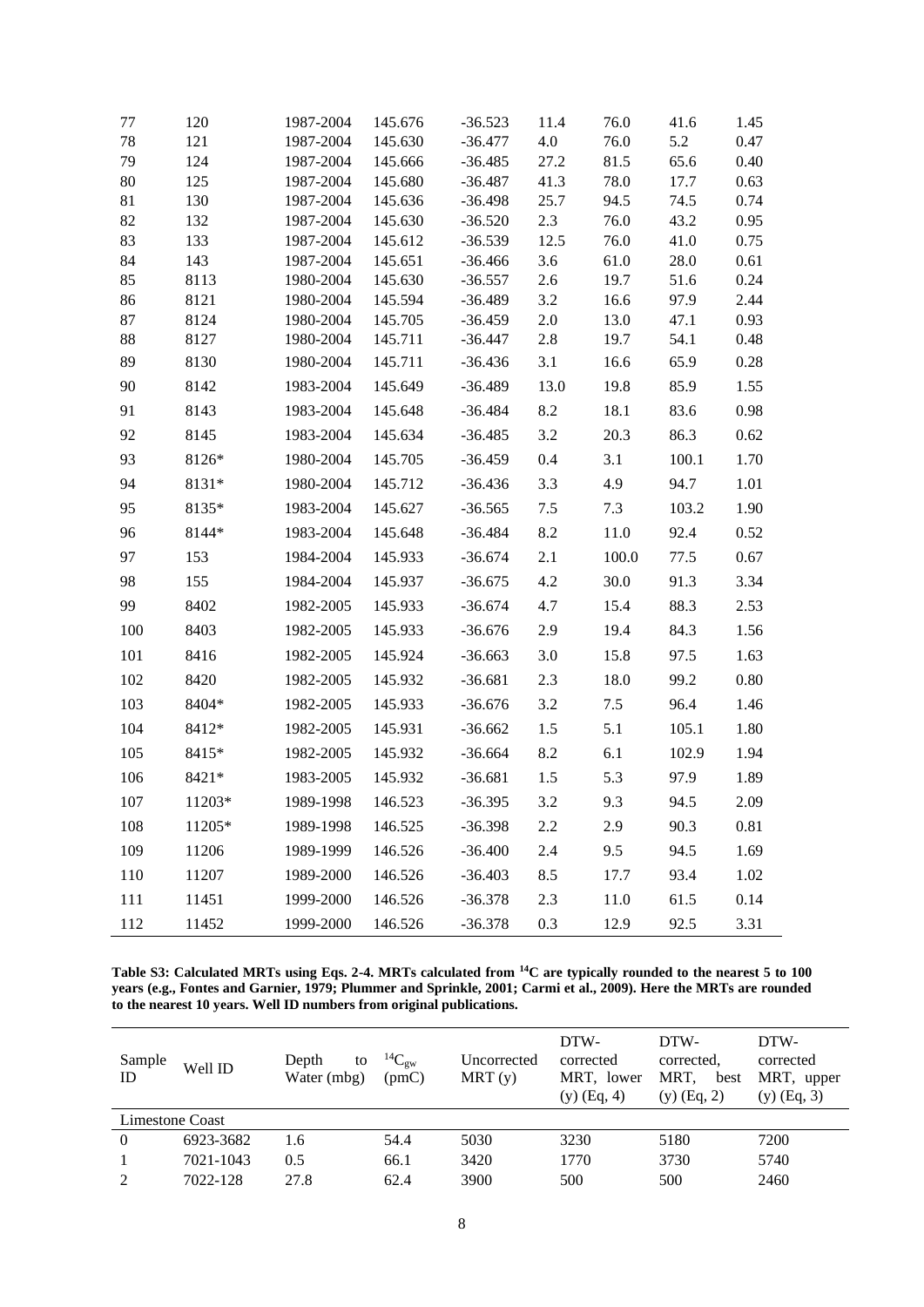| 3      | 7022-139               | 26.4       | 48.8 | 5940  | 610   | 2620  | 4690  |
|--------|------------------------|------------|------|-------|-------|-------|-------|
| 4      | 7022-837               | 5.4        | 27.0 | 10820 | 8480  | 10450 | 12470 |
| 5      | 7022-1042              | 2.0        | 78.2 | 2030  | 500   | 2130  | 4140  |
| 6      | 7022-1094              | 7.2        | 77.1 | 2150  | 500   | 1520  | 3540  |
| 7      | 7022-1863              | 12.2       | 62.5 | 3890  | 570   | 2550  | 4590  |
| 8      | 7022-8517              | 6.1        | 14.1 | 16200 | 13750 | 15720 | 17740 |
| 9      | 7022-8518              | 5.3        | 19.3 | 13600 | 11260 | 13230 | 15250 |
| 10     | 7022-8519              | $6.0\,$    | 59.2 | 4330  | 1900  | 3870  | 5890  |
| 11     | 7022-8520              | $6.0\,$    | 83.0 | 1540  | 500   | 1070  | 3100  |
| 12     | 7022-8522              | 8.5        | 48.8 | 5930  | 3140  | 5110  | 7140  |
| 13     | 7022-8523              | 10.1       | 56.8 | 4680  | 1660  | 3630  | 5660  |
| 14     | 7022-8524              | 10.0       | 64.7 | 3600  | 600   | 2580  | 4610  |
| 15     | 7022-8525              | $\ \, 8.0$ | 72.8 | 2620  | 500   | 1880  | 3910  |
| 16     | 7022-10572             | 27.5       | 13.4 | 16650 | 11160 | 13180 | 15250 |
| $17\,$ | 7022-10573             | 18.5       | 69.6 | 2990  | 500   | 780   | 2830  |
| 18     | 7022-10574             | 10.3       | 77.3 | 2130  | 500   | 1070  | 3100  |
| 19     | 7022-10687             | 26.9       | 6.7  | 22310 | 16900 | 18920 | 20990 |
| 20     | 7022-10688             | 25.8       | 5.2  | 24430 | 19170 | 21180 | 23250 |
| 21     | 7022-10776             | 5.6        | 84.7 | 1370  | 500   | 960   | 2980  |
| 22     |                        | 25.7       |      | 4620  | 500   | 1390  |       |
|        | 7022-10778             |            | 57.2 |       |       |       | 3460  |
| 23     | 7022-10781             | 22.7       | 44.5 | 6690  | 1880  | 3890  | 5950  |
| 24     | 7023-5280              | 6.5        | 9.7  | 19250 | 16750 | 18720 | 20740 |
| 25     | 7023-7133              | $7.2\,$    | 64.5 | 3620  | 1020  | 2990  | 5010  |
| 26     | 7023-7134              | 17.5       | 68.5 | 3130  | 500   | 1060  | 3110  |
| 27     | 7023-7135              | 6.6        | 44.3 | 6730  | 4200  | 6170  | 8200  |
| 28     | 7024-2960              | 10.6       | 63.6 | 3740  | 650   | 2630  | 4660  |
| 29     | 7024-5457              | 5.3        | 82.9 | 1550  | 500   | 1180  | 3200  |
| 30     | 7024-5458              | 5.8        | 71.0 | 2830  | 500   | 2390  | 4420  |
| 31     | 7024-5459              | 12.4       | 36.5 | 8330  | 4990  | 6970  | 9010  |
| 32     | 7024-5460              | 15.3       | 11.8 | 17670 | 13910 | 15900 | 17950 |
| 33     | 7024-5462              | 22.5       | 54.1 | 5080  | 500   | 2300  | 4360  |
| 34     | 7024-5463              | 14.7       | 5.2  | 24440 | 20770 | 22760 | 24800 |
| 35     | 7024-5464              | 15.6       | 70.1 | 2940  | 500   | 1130  | 3170  |
| 36     | 7024-5465              | 15.6       | 61.4 | 4030  | 500   | 2220  | 4260  |
| 37     | 7024-5466              | 16.2       | 43.3 | 6920  | 3030  | 5020  | 7070  |
| 38     | 7024-5468              | 11.4       | 55.5 | 4870  | 1670  | 3650  | 5680  |
| 39     | 7024-5470              | $7.5$      | 73.8 | 2510  | 500   | 1840  | 3860  |
| 40     | 7024-5471              | $7.5$      | 73.5 | 2550  | 500   | 1870  | 3900  |
| 41     | 7025-865               | 16.5       | 67.6 | 3240  | 500   | 1310  | 3360  |
| 42     | 7025-868               | 10.7       | 60.8 | 4120  | 1020  | 2990  | 5030  |
| 43     | 7025-2615              | 9.4        | 62.0 | 3950  | 1040  | 3020  | 5050  |
| 44     | 7025-3222              | 11.5       | 61.0 | 4090  | 880   | 2860  | 4890  |
| 45     | 7025-3875              | 16.7       | 46.1 | 6400  | 2440  | 4440  | 6480  |
| 46     | 7025-3876              | 15.5       | 55.6 | 4850  | 1070  | 3050  | 5100  |
| 47     | 7025-3877              | 15.4       | 49.2 | 5860  | 2090  | 4080  | 6130  |
| 48     | 7025-4030              | 16.1       | 56.9 | 4660  | 790   | 2780  | 4830  |
| 49     | 7025-4031              | 15.4       | 61.1 | 4080  | 500   | 2290  | 4330  |
| 50     | 7026-113               | 68.8       | 3.6  | 27480 | 16130 | 18230 | 20400 |
|        | Ovens/ Goulburn-Broken |            |      |       |       |       |       |
| 51     | 51743                  | 1.4        | 92.8 | 620   | 500   | 800   | 2810  |
| 52     | 51744                  | 2.5        | 99.9 | 500   | 500   | 500   | 2050  |
| 53     | 51737                  | 5.3        | 88.6 | 1000  | 500   | 640   | 2660  |
| 54     | 51738                  | $-0.1$     | 73.9 | 2500  | 930   | 2890  | 4900  |
| 55     | 51735                  | 5.7        | 99.0 | 500   | 500   | 500   | 1680  |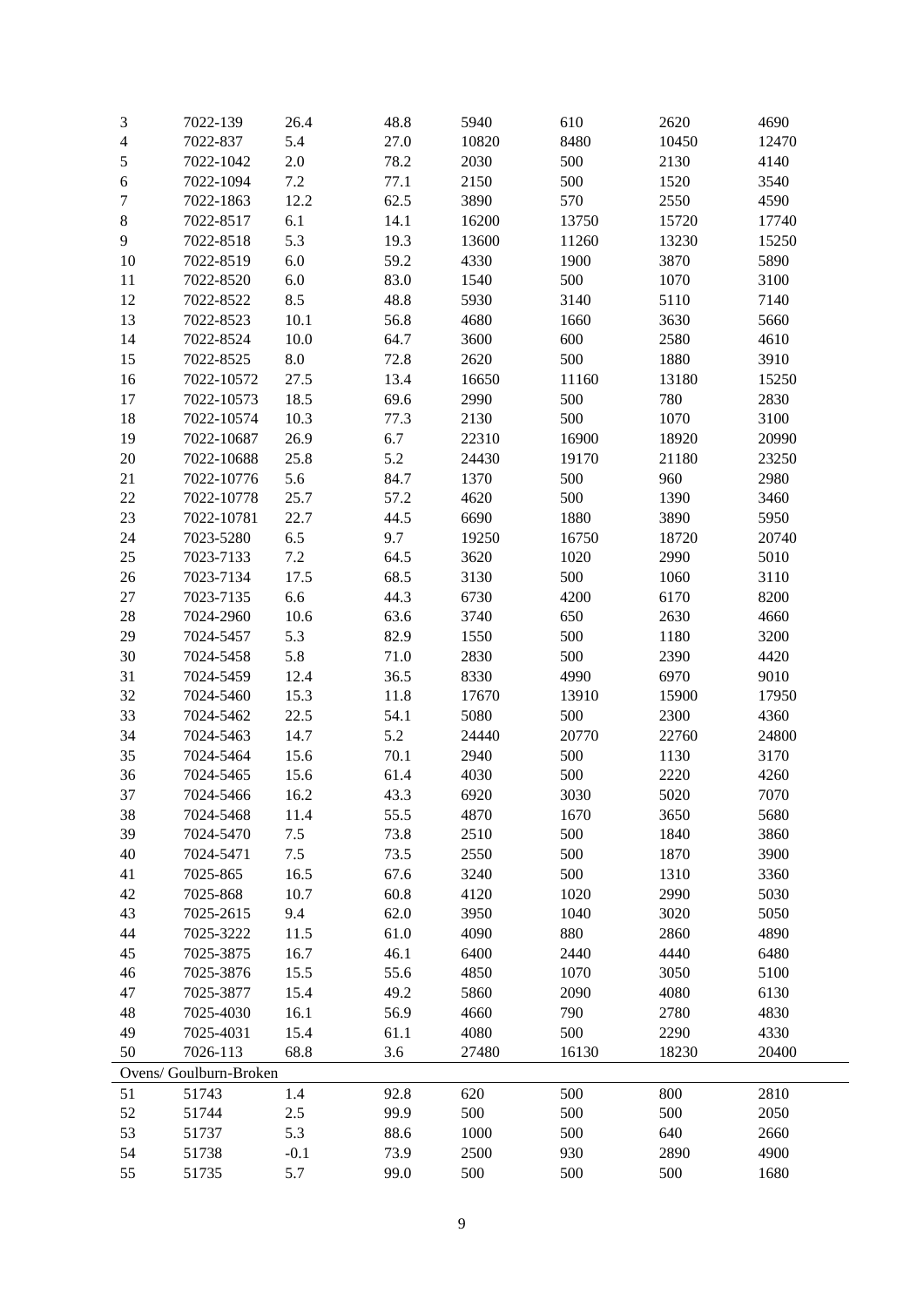| 56       | 51736           | 5.0          | 105.5        | 500         | 500        | 500         | 1260         |
|----------|-----------------|--------------|--------------|-------------|------------|-------------|--------------|
| 57       | 109462          | 3.6          | 94.1         | 500         | 500        | 500         | 2390         |
| 58       | 88274           | 1.4          | 77.0         | 2160        | 500        | 2340        | 4350         |
| 59       | 48069           | 2.0          | 76.1         | 2260        | 500        | 2350        | 4370         |
| 60       | 48068           | 3.0          | 106.6        | 500         | 500        | 500         | 1430         |
| 61       | 48067           | 2.7          | 104.2        | 500         | 500        | 500         | 1670         |
| 62       | 48066           | 4.0          | 100.8        | 500         | 500        | 500         | 1770         |
| 63       | 83232           | 3.2          | 101.8        | 500         | 500        | 500         | 1790         |
| 64       | 83231           | 3.7          | 96.5         | 500         | 500        | 500         | 2170         |
| 65       | 83229           | 3.1          | 100.4        | 500         | 500        | 500         | 1920         |
| 66       | 83230           | 3.3          | 99.8         | 500         | 500        | 500         | 1950         |
| 67       | 50788           | 14.8         | 30.3         | 9880        | 6200       | 8190        | 10230        |
| 68       | 50789           | 14.3         | 88.8         | 980         | 500        | 500         | 1400         |
| 69<br>70 | 11326<br>302296 | 12.8<br>12.0 | 93.9<br>75.3 | 520<br>2340 | 500<br>500 | 500<br>1040 | 1140<br>3080 |
| 71       | 11323           | 11.7         | 91.2         | 760         | 500        | 500         | 1540         |
| 72       | 11306           | 3.9          | 103.3        | 500         | 500        | 500         | 1580         |
| 73       | 11311           | 3.0          | 97.2         | 500         | 500        | 500         | 2210         |
| 74       | 11310           | 9.5          | 95.9         | 500         | 500        | 500         | 1430         |
| 75       | 117             | 4.1          | 49.4         | 5830        | 3670       | 5630        | 7650         |
| 76       | 119             | 7.9          | 75.5         | 2320        | 500        | 1600        | 3620         |
| 77       | 120             | 11.4         | 41.6         | 7250        | 4060       | 6040        | 8070         |
| 78       | 121             | 4.0          | 5.2          | 24440       | 22300      | 24260       | 26280        |
| 79       | 124             | 27.2         | 65.6         | 3490        | 500        | 500         | 2120         |
| 80       | 125             | 41.3         | 17.7         | 14320       | 6860       | 8910        | 11010        |
| 81       | 130             | 25.7         | 74.5         | 2430        | 500        | 500         | 1280         |
| 82       | 132             | 2.3          | 43.2         | 6940        | 5030       | 6990        | 9000         |
| 83       | 133             | 12.5         | 41.0         | 7370        | 4010       | 6000        | 8030         |
| 84       | 143             | 3.6          | 28.0         | 10520       | 8430       | 10390       | 12410        |
| 85       | 8113            | 2.6          | 51.6         | 5470        | 3520       | 5480        | 7490         |
| 86       | 8121            | 3.2          | 97.9         | 500         | 500        | 500         | 2120         |
| 87       | 8124            | 2.0          | 47.1         | 6220        | 4360       | 6320        | 8340         |
| 88       | 8127            | 2.8          | 54.1         | 5080        | 3100       | 5060        | 7080         |
| 89       | 8130            | 3.1          | 65.9         | 3450        | 1430       | 3390        | 5400         |
| 90       | 8142            | 13.0         | 85.9         | 1260        | 500        | 500         | 1850         |
| 91       | 8143            | 8.2          | 83.6         | 1480        | 500        | 700         | 2730         |
| 92       | 8145            | 3.2          | 86.3         | 1220        | 500        | 1150        | 3160         |
| 93       | 8126*           | 0.4          | 100.1        | 500         | 500        | 500         | 2320         |
| 94       | 8131*           | 3.3          | 94.7         | 500         | 500        | 500         | 2380         |
| 95       | 8135*           | 7.5          | 103.2        | 500         | 500        | 500         | 1100         |
| 96       | 8144*           | 8.2          | 92.4         | 650         | 500        | 500         | 1910         |
| 97       | 153             | 2.1          | 77.5         | 2110        | 500        | 2190        | 4200         |
| 98       | 155             | 4.2          | 91.3         | 750         | 500        | 540         | 2560         |
| 99       | 8402            | 4.7          | 88.3         | 1030        | 500        | 740         | 2760         |
| 100      | 8403            | 2.9          | 84.3         | 1410        | 500        | 1380        | 3390         |
| 101      | 8416            | 3.0          | 97.5         | 500         | 500        | 500         | 2180         |
| 102      | 8420            | 2.3          | 99.2         | 500         | 500        | 500         | 2130         |
| 103      | 8404*           | 3.2          | 96.4         | 500         | 500        | 500         | 2250         |
| 104      | 8412*           | 1.5          | 105.1        | 500         | 500        | 500         | 1770         |
| 105      | 8415*           | 8.2          | 102.9        | 500         | 500        | 500         | 1020         |
|          |                 |              |              |             |            |             |              |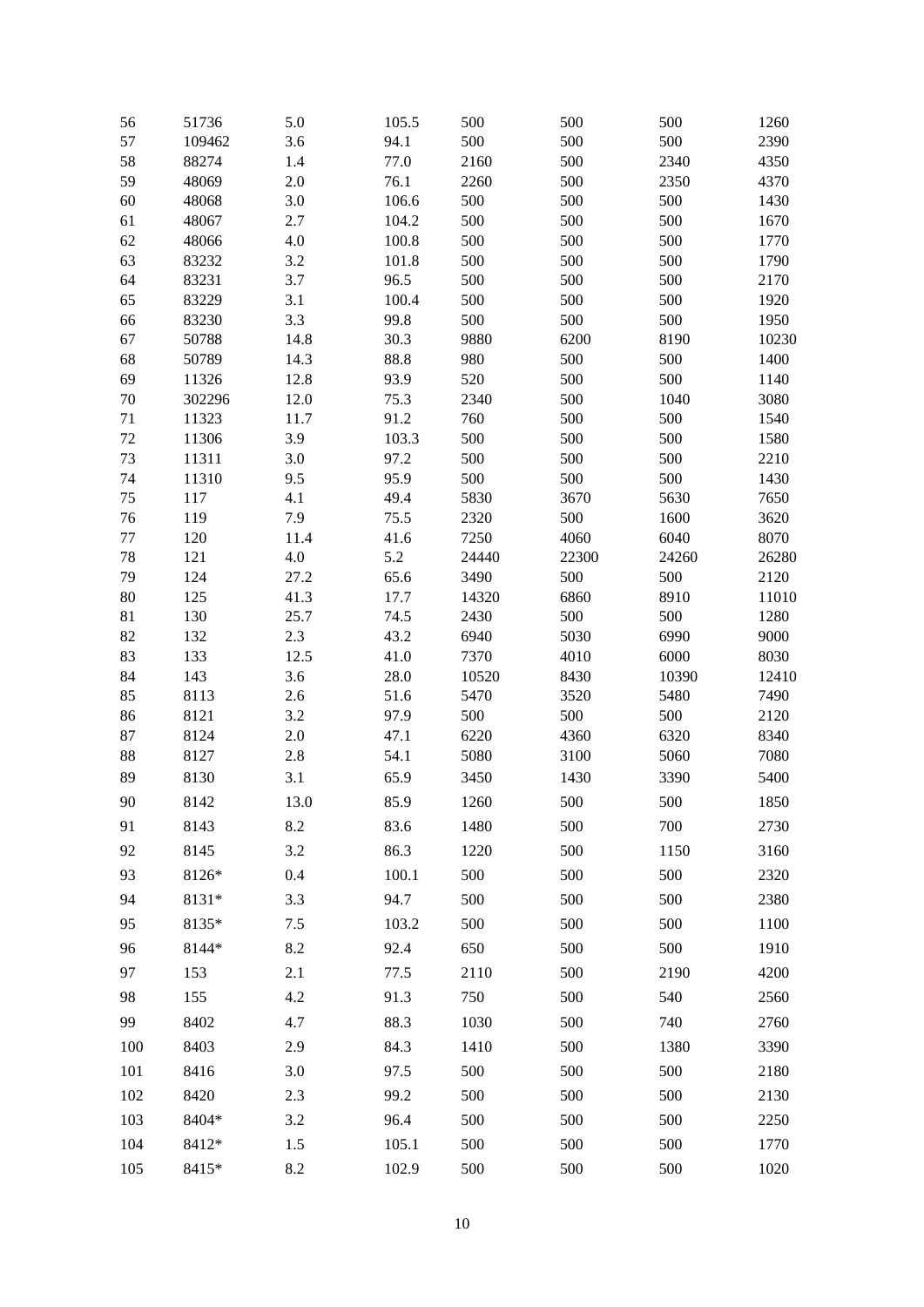| 106 | 8421*  | 1.5 | 97.9 | 500  | 500  | 500  | 2350 |
|-----|--------|-----|------|------|------|------|------|
| 107 | 11203* | 3.2 | 94.5 | 500  | 500  | 500  | 2410 |
| 108 | 11205* | 2.2 | 90.3 | 840  | 500  | 920  | 2930 |
| 109 | 11206  | 2.4 | 94.5 | 500  | 500  | 510  | 2530 |
| 110 | 11207  | 8.5 | 93.4 | 560  | 500  | 500  | 1770 |
| 111 | 11451  | 2.3 | 61.5 | 4020 | 2110 | 4070 | 6080 |
| 112 | 11452  | 0.3 | 92.5 | 640  | 500  | 970  | 2980 |





**Figure S1: Atmospheric <sup>14</sup>C activities (pmC) for the northern (black) and southern (grey) hemispheres and <sup>3</sup>H activities (TU) for Melbourne in Australia (purple). <sup>14</sup>C data from Hua et al. (2013). <sup>3</sup>H data from Cartwright et al. (2018).**

## 30 **References**

- Bacon, D.H., Keller, C.K.: Carbon dioxide respiration in the deep vadose zone: implications for groundwater age dating. Water Resour. Res. 34 (11), 3069–3077, doi:10.1029/98WR02045, 1998.
- Carmi, I., Kronfeld, J., Yechieli, Y., Yakir, D., Boaretto, E., Stiller, M.: Carbon isotopes in pore water of the unsaturated zone and their relevance for initial <sup>14</sup>C activity in groundwater in the coastal aquifer of Israel.

35 Chem. Geol. 268, 189-196, doi:10.1016/j.chemgeo.2009.08.010, 2009.

Cartwright, I., Irvine, D.J., Burton, C., Morgenstern, U.: Assessing the controls and uncertainties on mean transit times in contrasting headwater catchments. J. Hydrol. 557, 16-29, doi: 10.1016/j.jhydrol.2017.12.007, 2018.

Fritz, P., Reardon, E.J., Barker, J., Brown, R.M., Cherry, J.A., Killey, R.W.D., McNaughton, D.: The Carbon

- 40 Isotope Geochemistry of a Small Groundwater System in Northeastern Ontario. Wat. Resour. Res. 14 (6), 1059–1067, doi: 10.1029/WR014i006p01059, 1978.
	- Fontes, J.-C., Garnier, J.-M.: Correction des activités apparentes en <sup>14</sup>C du carbone dessous: Estimation de la Vitesse des eaux en nappes captives (abstract), C.R. Reunion Anni. Sci. Terre., 170, 1976.

Gillon, M., Barbecot, F., Gibert, E., Corcho Alvarado, J.A., Martin, C., Massault, M.: Open to closed system 45 transition traced through the TDIC isotopic signature at the aquifer recharge stage, implications for